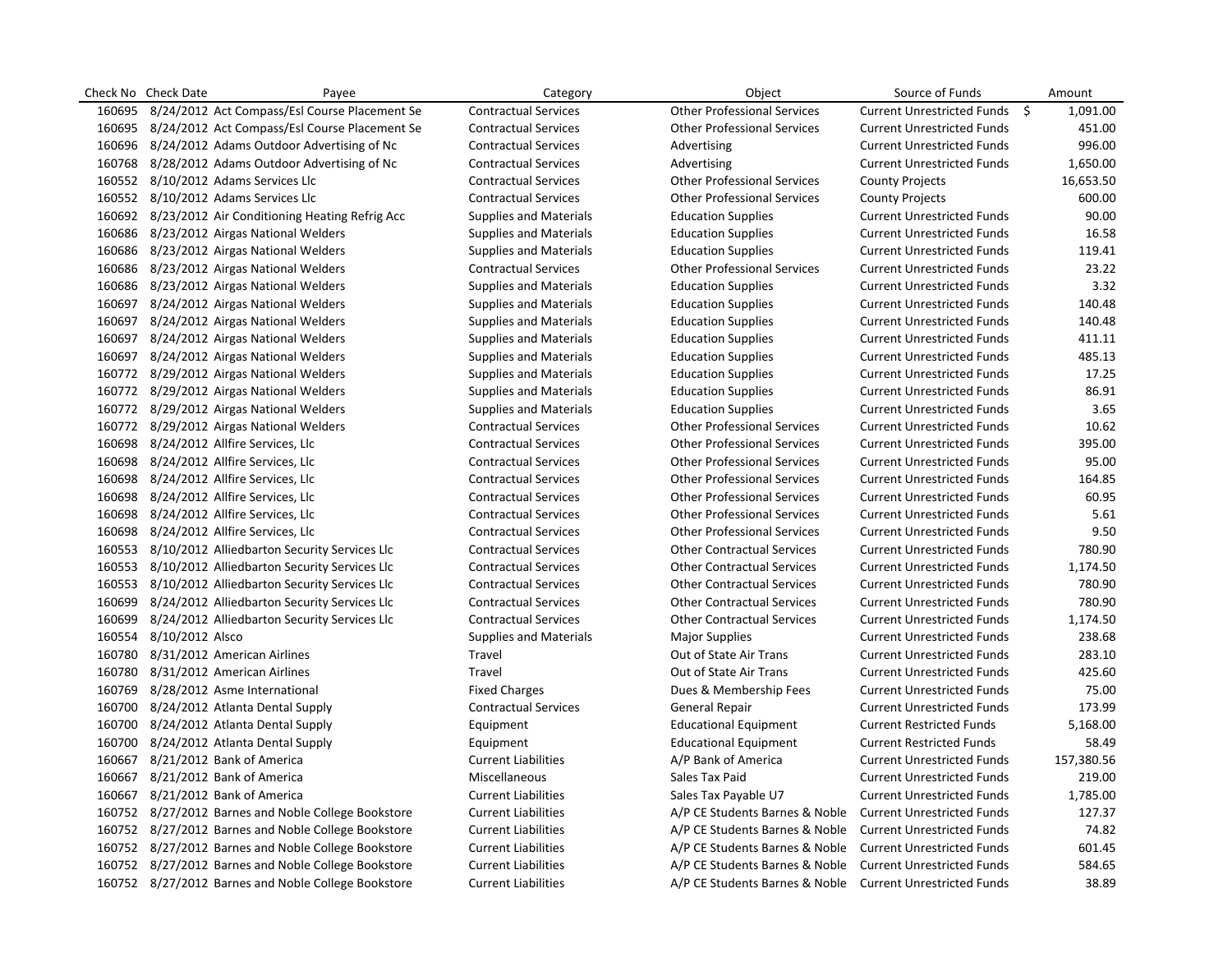|        | Check No Check Date           | Payee                                                | Category                      | Object                             | Source of Funds                   | Amount     |
|--------|-------------------------------|------------------------------------------------------|-------------------------------|------------------------------------|-----------------------------------|------------|
|        |                               | 160752 8/27/2012 Barnes and Noble College Bookstore  | <b>Current Liabilities</b>    | A/P CE Students Barnes & Noble     | <b>Current Unrestricted Funds</b> | 232.64     |
|        |                               | 160752 8/27/2012 Barnes and Noble College Bookstore  | <b>Current Liabilities</b>    | A/P CE Students Barnes & Noble     | <b>Current Unrestricted Funds</b> | 2,220.90   |
|        |                               | 160752 8/27/2012 Barnes and Noble College Bookstore  | <b>Current Liabilities</b>    | A/P CE Students Barnes & Noble     | <b>Current Unrestricted Funds</b> | 202.10     |
|        |                               | 160753 8/27/2012 Barnes and Noble College Bookstore  | <b>Current Liabilities</b>    | A/P College Barnes & Noble         | <b>Current Unrestricted Funds</b> | 2,090.74   |
|        |                               | 160753 8/27/2012 Barnes and Noble College Bookstore  | <b>Current Liabilities</b>    | A/P College Barnes & Noble         | <b>Current Unrestricted Funds</b> | 34.59      |
|        |                               | 160778 8/29/2012 Barnes and Noble College Bookstore  | <b>Current Liabilities</b>    | A/P Student Barnes & Noble         | <b>Current Unrestricted Funds</b> | 304.52     |
|        |                               | 160778 8/29/2012 Barnes and Noble College Bookstore  | <b>Current Liabilities</b>    | A/P Student Barnes & Noble         | <b>Current Unrestricted Funds</b> | (27.25)    |
|        |                               | 160778 8/29/2012 Barnes and Noble College Bookstore  | <b>Current Liabilities</b>    | A/P Student Barnes & Noble         | <b>Current Unrestricted Funds</b> | 223,869.47 |
|        |                               | 160778 8/29/2012 Barnes and Noble College Bookstore  | <b>Current Liabilities</b>    | A/P Student Barnes & Noble         | <b>Current Unrestricted Funds</b> | 216.00     |
|        |                               | 160778 8/29/2012 Barnes and Noble College Bookstore  | <b>Current Liabilities</b>    | A/P Student Barnes & Noble         | <b>Current Unrestricted Funds</b> | 140.82     |
| 160497 |                               | 8/2/2012 Barwick and Associates, Llc                 | <b>Fixed Charges</b>          | Rent Non State                     | <b>Current Unrestricted Funds</b> | 2,645.00   |
|        | 160555 8/10/2012 Bi Lo        |                                                      | <b>Supplies and Materials</b> | <b>Food Supplies</b>               | <b>Current Unrestricted Funds</b> | 32.31      |
|        | 160701 8/24/2012 Bi Lo        |                                                      | <b>Supplies and Materials</b> | <b>Food Supplies</b>               | <b>Current Unrestricted Funds</b> | 19.08      |
|        | 160701 8/24/2012 Bi Lo        |                                                      | <b>Supplies and Materials</b> | <b>Food Supplies</b>               | <b>Current Unrestricted Funds</b> | 50.99      |
|        | 160701 8/24/2012 Bi Lo        |                                                      | <b>Supplies and Materials</b> | <b>Food Supplies</b>               | <b>Current Unrestricted Funds</b> | 49.99      |
|        | 160701 8/24/2012 Bi Lo        |                                                      | <b>Supplies and Materials</b> | Food Supplies                      | <b>Current Unrestricted Funds</b> | 19.24      |
|        |                               | 160702 8/24/2012 Boans Locksmith Shop                | <b>Contractual Services</b>   | <b>Other Professional Services</b> | <b>Current Unrestricted Funds</b> | 115.00     |
|        |                               | 160702 8/24/2012 Boans Locksmith Shop                | <b>Contractual Services</b>   | <b>Other Professional Services</b> | <b>Current Unrestricted Funds</b> | 110.00     |
|        |                               | 160600 8/10/2012 Boykin and Davis Llc                | <b>Contractual Services</b>   | Legal Services                     | <b>Current Unrestricted Funds</b> | 3,934.30   |
|        |                               | 160703 8/24/2012 Caretaker Management Service Inc    | <b>Contractual Services</b>   | <b>Other Professional Services</b> | <b>Current Unrestricted Funds</b> | 850.00     |
|        |                               | 160604 8/14/2012 Carolinas Assoc of Collegiate Regis | Travel                        | In State Registration Fee          | <b>Current Unrestricted Funds</b> | 75.00      |
|        |                               | 160750 8/27/2012 Charlotte Observer                  | <b>Contractual Services</b>   | Advertising                        | <b>Current Unrestricted Funds</b> | 684.00     |
|        |                               | 160755 8/27/2012 Chester County Development Assoc    | <b>Fixed Charges</b>          | Dues & Membership Fees             | <b>Current Unrestricted Funds</b> | 4,000.00   |
|        |                               | 160688 8/23/2012 Chester County Natural Gas Authorit | <b>Supplies and Materials</b> | <b>Other Supplies</b>              | <b>Current Unrestricted Funds</b> | 500.00     |
| 160499 |                               | 8/2/2012 Chester Metropolitan District               | <b>Contractual Services</b>   | Utilities                          | <b>Current Unrestricted Funds</b> | 63.78      |
|        |                               | 160638 8/17/2012 Chester Metropolitan District       | <b>Contractual Services</b>   | <b>Utilities</b>                   | <b>Current Unrestricted Funds</b> | 864.38     |
|        |                               | 160638 8/17/2012 Chester Metropolitan District       | <b>Contractual Services</b>   | <b>Utilities</b>                   | <b>Current Unrestricted Funds</b> | 79.43      |
|        |                               | 160585 8/10/2012 Chester Rental Uniform              | <b>Supplies and Materials</b> | <b>Clothing Supplies</b>           | <b>Current Unrestricted Funds</b> | 48.72      |
|        |                               | 160585 8/10/2012 Chester Rental Uniform              | <b>Current Liabilities</b>    | Uniform                            | <b>Current Unrestricted Funds</b> | 48.72      |
|        |                               | 160742 8/24/2012 Chester Rotary Club                 | <b>Fixed Charges</b>          | Dues & Membership Fees             | <b>Current Unrestricted Funds</b> | 540.00     |
|        |                               | 160770 8/28/2012 Chester Turf and Landscaping        | Permanent Improvements        | Landscaping                        | <b>Current Unrestricted Funds</b> | 779.00     |
|        |                               | 160704 8/24/2012 Citrix System Inc                   | <b>Contractual Services</b>   | Data Processing Serv               | <b>Current Unrestricted Funds</b> | 4,478.08   |
|        |                               | 160586 8/10/2012 City Club of Rock Hill              | <b>Fixed Charges</b>          | Dues & Membership Fees             | <b>Current Unrestricted Funds</b> | 58.33      |
|        |                               | 160756 8/27/2012 City Club of Rock Hill              | <b>Fixed Charges</b>          | Dues & Membership Fees             | <b>Current Unrestricted Funds</b> | 33.33      |
|        |                               | 160556 8/10/2012 City Electric Accounts - Sc         | <b>Contractual Services</b>   | <b>Other Professional Services</b> | <b>Current Unrestricted Funds</b> | 74.08      |
|        |                               | 160781 8/31/2012 Cline Brandt Kochenower and Company | <b>Contractual Services</b>   | Auditing, Acct, Fin. Services      | <b>Current Unrestricted Funds</b> | 4,000.00   |
| 160500 |                               | 8/2/2012 Commission on Accred of Allied Heal         | <b>Fixed Charges</b>          | Dues & Membership Fees             | <b>Current Unrestricted Funds</b> | 450.00     |
|        |                               | 160557 8/10/2012 Cox's Rock Hill Inc                 | <b>Contractual Services</b>   | <b>Other Professional Services</b> | <b>Current Unrestricted Funds</b> | 1,385.00   |
|        |                               | 160705 8/24/2012 Data Reproductions Corporation      | <b>Contractual Services</b>   | Printing                           | <b>Current Unrestricted Funds</b> | 6,770.00   |
|        |                               | 160706 8/24/2012 Denver Restaurant Equipment Company | Equipment                     | Non Capitalized Equipment          | <b>Current Unrestricted Funds</b> | 4,069.13   |
|        |                               | 160706 8/24/2012 Denver Restaurant Equipment Company | Equipment                     | Non Capitalized Equipment          | <b>Current Unrestricted Funds</b> | 187.50     |
|        |                               | 160706 8/24/2012 Denver Restaurant Equipment Company | Equipment                     | Non Capitalized Equipment          | <b>Current Unrestricted Funds</b> | 187.50     |
|        | 160558 8/10/2012 Diversco Inc |                                                      | <b>Contractual Services</b>   | <b>Other Professional Services</b> | <b>Current Unrestricted Funds</b> | 175.66     |
|        | 160558 8/10/2012 Diversco Inc |                                                      | <b>Contractual Services</b>   | <b>Other Professional Services</b> | <b>Current Unrestricted Funds</b> | 175.66     |
|        | 160558 8/10/2012 Diversco Inc |                                                      | <b>Contractual Services</b>   | <b>Other Professional Services</b> | <b>Current Unrestricted Funds</b> | 237.89     |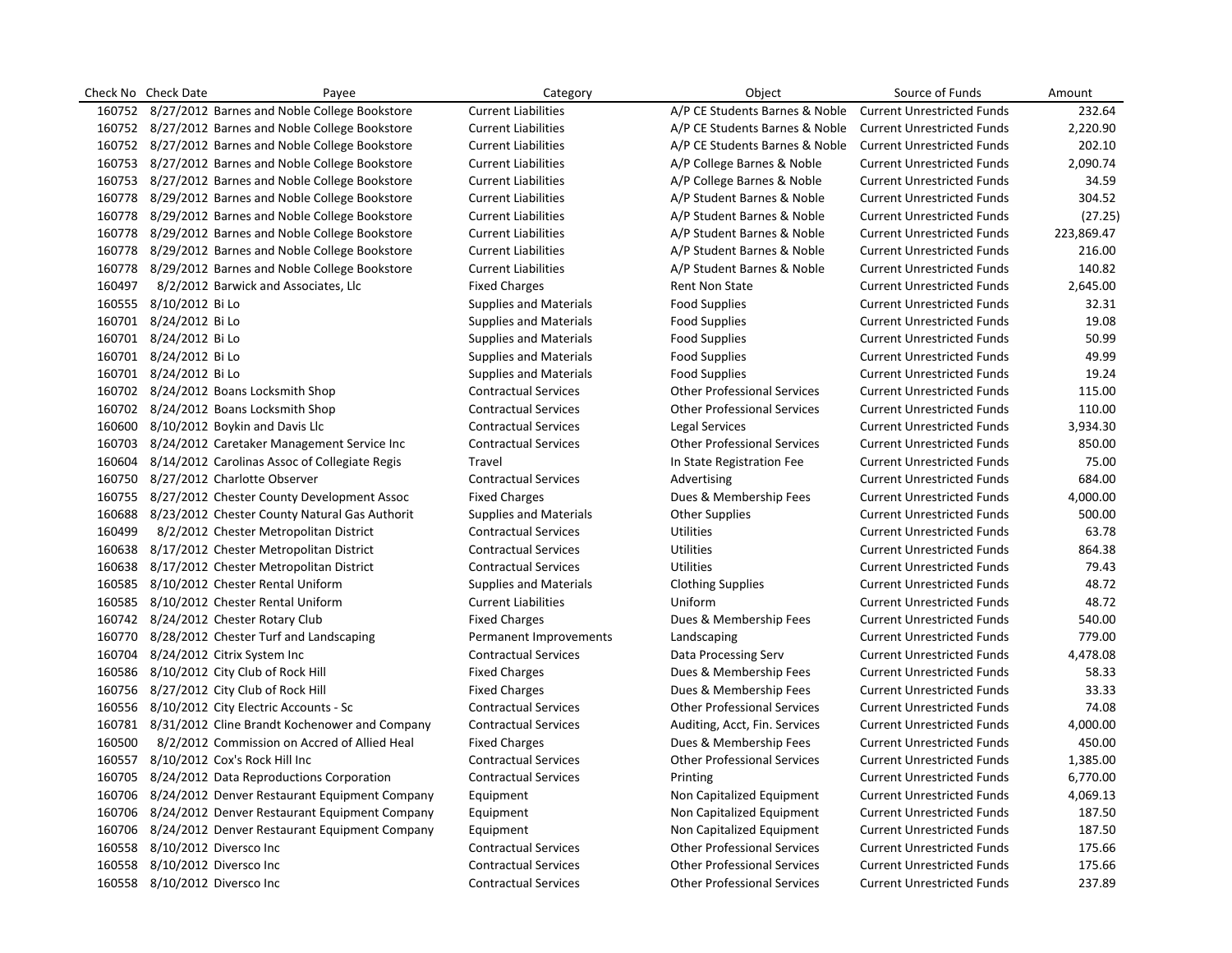| Check No | <b>Check Date</b>             | Payee                                        | Category                         | Object                             | Source of Funds                   | Amount     |
|----------|-------------------------------|----------------------------------------------|----------------------------------|------------------------------------|-----------------------------------|------------|
| 160558   |                               | 8/10/2012 Diversco Inc                       | <b>Contractual Services</b>      | <b>Other Professional Services</b> | <b>Current Unrestricted Funds</b> | 175.66     |
| 160501   |                               | 8/2/2012 Division of Insurance Services      | <b>Fixed Charges</b>             | <b>Insurance State</b>             | <b>Current Unrestricted Funds</b> | 3,740.52   |
| 160501   |                               | 8/2/2012 Division of Insurance Services      | <b>Fixed Charges</b>             | <b>Insurance Non-State</b>         | <b>Current Unrestricted Funds</b> | 9,114.00   |
| 160501   |                               | 8/2/2012 Division of Insurance Services      | <b>Fixed Charges</b>             | <b>Insurance State</b>             | <b>Current Unrestricted Funds</b> | 55,544.66  |
| 160501   |                               | 8/2/2012 Division of Insurance Services      | <b>Fixed Charges</b>             | <b>Insurance State</b>             | <b>Current Unrestricted Funds</b> | 16,378.00  |
| 160501   |                               | 8/2/2012 Division of Insurance Services      | <b>Fixed Charges</b>             | <b>Insurance Non-State</b>         | <b>Current Unrestricted Funds</b> | 7,327.19   |
| 160501   |                               | 8/2/2012 Division of Insurance Services      | Op Revenue - Other Current Unres | Malpractice Insurance              | <b>Current Unrestricted Funds</b> | 9,777.00   |
| 160501   |                               | 8/2/2012 Division of Insurance Services      | <b>Fixed Charges</b>             | <b>Insurance Non-State</b>         | <b>Current Unrestricted Funds</b> | 57,385.00  |
| 160501   |                               | 8/2/2012 Division of Insurance Services      | <b>Fixed Charges</b>             | <b>Insurance State</b>             | <b>Current Unrestricted Funds</b> | (84.70)    |
| 160501   |                               | 8/2/2012 Division of Insurance Services      | <b>Fixed Charges</b>             | <b>Insurance State</b>             | <b>Current Unrestricted Funds</b> | 380.00     |
| 160502   |                               | 8/2/2012 Duke Energy                         | <b>Contractual Services</b>      | <b>Utilities</b>                   | <b>Current Unrestricted Funds</b> | 4,137.53   |
| 160639   |                               | 8/17/2012 Duke Energy                        | <b>Contractual Services</b>      | <b>Utilities</b>                   | <b>Current Unrestricted Funds</b> | 763.37     |
| 160639   |                               | 8/17/2012 Duke Energy                        | <b>Contractual Services</b>      | <b>Utilities</b>                   | <b>Current Unrestricted Funds</b> | 10.09      |
| 160639   |                               | 8/17/2012 Duke Energy                        | <b>Contractual Services</b>      | <b>Utilities</b>                   | <b>Current Unrestricted Funds</b> | 257.76     |
| 160639   |                               | 8/17/2012 Duke Energy                        | <b>Contractual Services</b>      | <b>Utilities</b>                   | <b>Current Unrestricted Funds</b> | 386.37     |
|          |                               | 160707 8/24/2012 Ebsco Subscription Services | Equipment                        | Library Books, Maps & Film         | <b>Current Unrestricted Funds</b> | 4,770.05   |
|          |                               | 160707 8/24/2012 Ebsco Subscription Services | Equipment                        | Library Books, Maps & Film         | <b>Current Unrestricted Funds</b> | 568.33     |
| 160559   |                               | 8/10/2012 Education to Go                    | <b>Contractual Services</b>      | <b>Other Professional Services</b> | <b>Current Unrestricted Funds</b> | 47.25      |
| 160559   |                               | 8/10/2012 Education to Go                    | <b>Contractual Services</b>      | <b>Other Professional Services</b> | <b>Current Unrestricted Funds</b> | 1,620.00   |
| 160560   | 8/10/2012 Ellucian Inc        |                                              | <b>Contractual Services</b>      | <b>Other Professional Services</b> | <b>Current Unrestricted Funds</b> | 2,520.00   |
| 160560   | 8/10/2012 Ellucian Inc        |                                              | <b>Contractual Services</b>      | <b>Other Professional Services</b> | <b>Current Unrestricted Funds</b> | 219,498.00 |
| 160560   | 8/10/2012 Ellucian Inc        |                                              | <b>Contractual Services</b>      | <b>Other Professional Services</b> | <b>Current Unrestricted Funds</b> | 19,026.00  |
| 160708   | 8/24/2012 Ellucian Inc        |                                              | <b>Contractual Services</b>      | <b>Other Professional Services</b> | <b>Current Restricted Funds</b>   | 225.00     |
|          |                               | 160773 8/29/2012 Emily C. Herring            | <b>Contractual Services</b>      | <b>Other Professional Services</b> | <b>Current Unrestricted Funds</b> | 50.00      |
|          | 160710 8/24/2012 Fastenal     |                                              | <b>Contractual Services</b>      | <b>Other Contractual Services</b>  | <b>Current Unrestricted Funds</b> | 23.36      |
|          |                               | 160711 8/24/2012 Fisher Scientific           | <b>Supplies and Materials</b>    | <b>Education Supplies</b>          | <b>Current Unrestricted Funds</b> | 159.52     |
|          |                               | 160711 8/24/2012 Fisher Scientific           | <b>Supplies and Materials</b>    | <b>Education Supplies</b>          | <b>Current Unrestricted Funds</b> | 110.06     |
|          |                               | 160711 8/24/2012 Fisher Scientific           | <b>Supplies and Materials</b>    | <b>Education Supplies</b>          | <b>Current Unrestricted Funds</b> | 45.02      |
|          |                               | 160711 8/24/2012 Fisher Scientific           | <b>Supplies and Materials</b>    | <b>Education Supplies</b>          | <b>Current Unrestricted Funds</b> | 143.94     |
|          |                               | 160711 8/24/2012 Fisher Scientific           | <b>Supplies and Materials</b>    | <b>Education Supplies</b>          | <b>Current Unrestricted Funds</b> | 12.48      |
|          |                               | 160711 8/24/2012 Fisher Scientific           | <b>Supplies and Materials</b>    | <b>Education Supplies</b>          | <b>Current Unrestricted Funds</b> | 8.06       |
|          |                               | 160711 8/24/2012 Fisher Scientific           | <b>Supplies and Materials</b>    | <b>Education Supplies</b>          | <b>Current Unrestricted Funds</b> | 14.88      |
|          |                               | 160711 8/24/2012 Fisher Scientific           | <b>Supplies and Materials</b>    | <b>Education Supplies</b>          | <b>Current Unrestricted Funds</b> | 493.94     |
|          |                               | 160712 8/24/2012 Fortune Academy Inc         | <b>Contractual Services</b>      | <b>Other Professional Services</b> | <b>Current Unrestricted Funds</b> | 1,243.80   |
|          |                               | 160562 8/10/2012 Gala Affairs Party Rentals  | <b>Contractual Services</b>      | <b>Other Professional Services</b> | <b>Current Unrestricted Funds</b> | 184.58     |
|          |                               | 160713 8/24/2012 Gateway Supply Company      | <b>Contractual Services</b>      | <b>General Repair</b>              | <b>Current Unrestricted Funds</b> | 175.48     |
|          |                               | 160564 8/10/2012 Gatlin Education Service    | <b>Contractual Services</b>      | <b>Other Professional Services</b> | <b>Current Unrestricted Funds</b> | 1,495.00   |
|          | 160565 8/10/2012 Grainger Inc |                                              | <b>Supplies and Materials</b>    | Janitorial Supplies                | <b>Current Unrestricted Funds</b> | 117.51     |
| 160565   | 8/10/2012 Grainger Inc        |                                              | <b>Supplies and Materials</b>    | Janitorial Supplies                | <b>Current Unrestricted Funds</b> | 423.36     |
| 160565   |                               | 8/10/2012 Grainger Inc                       | <b>Supplies and Materials</b>    | Janitorial Supplies                | <b>Current Unrestricted Funds</b> | 83.70      |
| 160565   |                               | 8/10/2012 Grainger Inc                       | <b>Supplies and Materials</b>    | Janitorial Supplies                | <b>Current Unrestricted Funds</b> | 323.22     |
| 160565   |                               | 8/10/2012 Grainger Inc                       | <b>Supplies and Materials</b>    | Janitorial Supplies                | <b>Current Unrestricted Funds</b> | 284.20     |
| 160565   |                               | 8/10/2012 Grainger Inc                       | <b>Supplies and Materials</b>    | Janitorial Supplies                | <b>Current Unrestricted Funds</b> | (0.02)     |
|          |                               | 160566 8/10/2012 Graybar Electric Co         | <b>Contractual Services</b>      | <b>General Repair</b>              | <b>Current Unrestricted Funds</b> | 55.63      |
|          |                               | 160714 8/24/2012 Graybar Electric Co         | <b>Contractual Services</b>      | General Repair                     | <b>Current Unrestricted Funds</b> | 79.72      |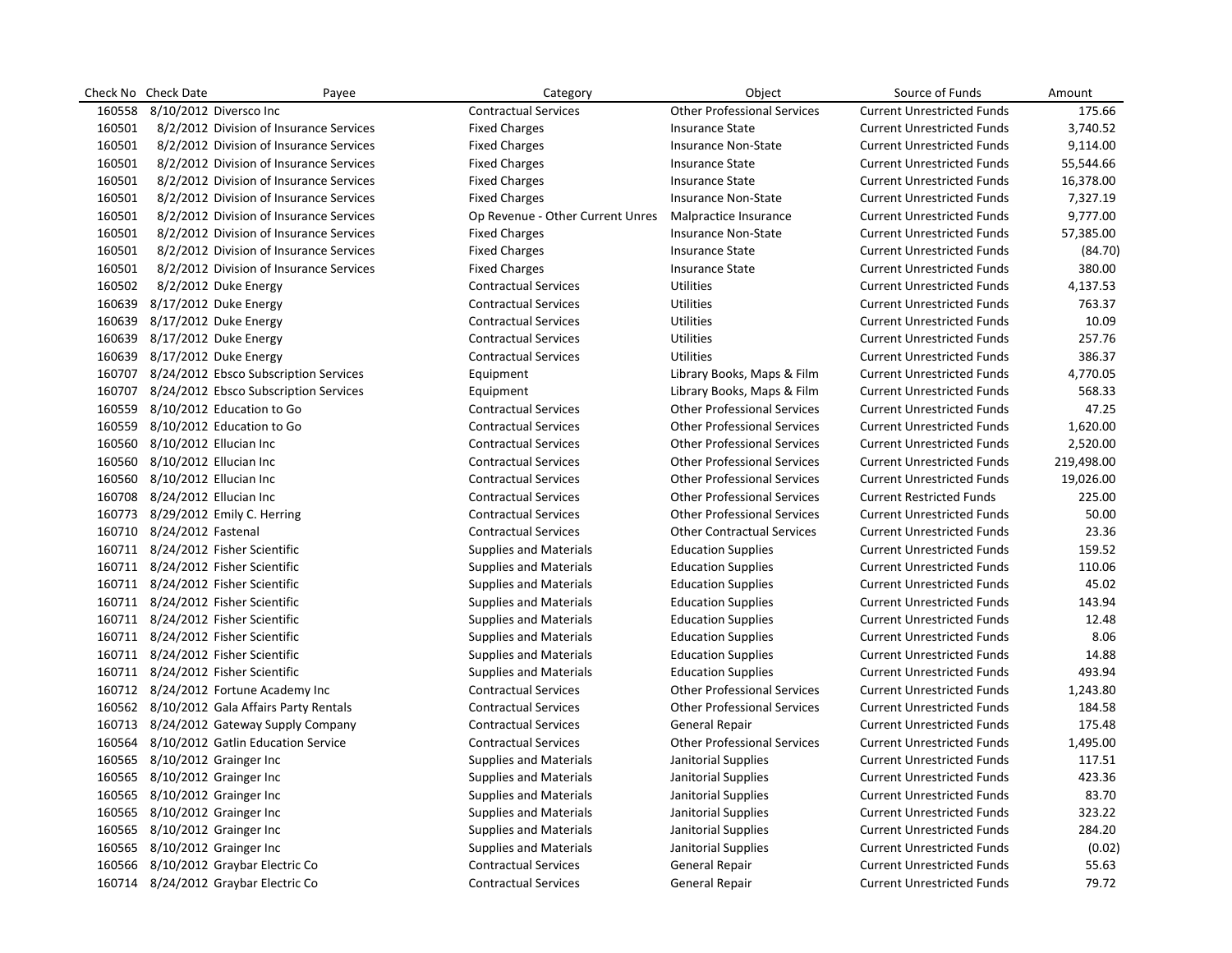|        | Check No Check Date           | Payee                                                        | Category                      | Object                             | Source of Funds                   | Amount   |
|--------|-------------------------------|--------------------------------------------------------------|-------------------------------|------------------------------------|-----------------------------------|----------|
|        |                               | 160714 8/24/2012 Graybar Electric Co                         | <b>Contractual Services</b>   | <b>General Repair</b>              | <b>Current Unrestricted Funds</b> | 15.32    |
|        |                               | 160714 8/24/2012 Graybar Electric Co                         | <b>Contractual Services</b>   | <b>General Repair</b>              | <b>Current Unrestricted Funds</b> | 12.67    |
|        |                               | 160714 8/24/2012 Graybar Electric Co                         | <b>Contractual Services</b>   | <b>General Repair</b>              | <b>Current Unrestricted Funds</b> | 16.16    |
|        |                               | 160714 8/24/2012 Graybar Electric Co                         | <b>Contractual Services</b>   | General Repair                     | <b>Current Unrestricted Funds</b> | 104.33   |
|        |                               | 160743 8/24/2012 Great Plains A.D.A. CenteryGreat Plains Ada | Travel                        | Out of State Lodging               | <b>Current Unrestricted Funds</b> | 550.00   |
|        |                               | 160715 8/24/2012 Harland Technology Services - a Div         | <b>Contractual Services</b>   | <b>Other Professional Services</b> | <b>Current Unrestricted Funds</b> | 931.00   |
|        |                               | 160716 8/24/2012 Honey Baked Ham Company                     | <b>Supplies and Materials</b> | <b>Food Supplies</b>               | <b>Current Unrestricted Funds</b> | 359.54   |
|        |                               | 160716 8/24/2012 Honey Baked Ham Company                     | <b>Supplies and Materials</b> | <b>Food Supplies</b>               | <b>Current Unrestricted Funds</b> | 91.12    |
|        |                               | 160716 8/24/2012 Honey Baked Ham Company                     | <b>Supplies and Materials</b> | <b>Food Supplies</b>               | <b>Current Unrestricted Funds</b> | 877.31   |
|        |                               | 160716 8/24/2012 Honey Baked Ham Company                     | <b>Supplies and Materials</b> | <b>Food Supplies</b>               | <b>Current Unrestricted Funds</b> | 909.76   |
|        |                               | 160782 8/31/2012 Human Anatomy and Physiology Societ         | <b>Fixed Charges</b>          | Dues & Membership Fees             | <b>Current Unrestricted Funds</b> | 100.00   |
| 160541 | 8/3/2012 laclea               |                                                              | <b>Fixed Charges</b>          | Dues & Membership Fees             | <b>Current Unrestricted Funds</b> | 150.00   |
|        |                               | 160717 8/24/2012 Ingram Library Services                     | Equipment                     | Library Books, Maps & Film         | <b>Current Unrestricted Funds</b> | 90.24    |
|        |                               | 160717 8/24/2012 Ingram Library Services                     | Equipment                     | Library Books, Maps & Film         | <b>Current Unrestricted Funds</b> | 90.24    |
|        |                               | 160717 8/24/2012 Ingram Library Services                     | Equipment                     | Library Books, Maps & Film         | <b>Current Unrestricted Funds</b> | 234.53   |
|        |                               | 160567 8/10/2012 Interstate Supply Company Inc               | <b>Supplies and Materials</b> | Janitorial Supplies                | <b>Current Unrestricted Funds</b> | 513.20   |
|        |                               | 160567 8/10/2012 Interstate Supply Company Inc               | <b>Supplies and Materials</b> | Janitorial Supplies                | <b>Current Unrestricted Funds</b> | 252.50   |
| 160567 |                               | 8/10/2012 Interstate Supply Company Inc                      | <b>Supplies and Materials</b> | Janitorial Supplies                | <b>Current Unrestricted Funds</b> | 195.36   |
|        |                               | 160567 8/10/2012 Interstate Supply Company Inc               | <b>Supplies and Materials</b> | Janitorial Supplies                | <b>Current Unrestricted Funds</b> | (0.01)   |
|        |                               | 160568 8/10/2012 Jacksons Kitchen                            | <b>Supplies and Materials</b> | <b>Food Supplies</b>               | <b>Current Unrestricted Funds</b> | 1,005.00 |
|        |                               | 160718 8/24/2012 Jacksons Kitchen                            | <b>Supplies and Materials</b> | <b>Food Supplies</b>               | <b>Current Unrestricted Funds</b> | 826.97   |
|        |                               | 160718 8/24/2012 Jacksons Kitchen                            | <b>Supplies and Materials</b> | <b>Food Supplies</b>               | <b>Current Unrestricted Funds</b> | 3,465.00 |
|        |                               | 160550 8/10/2012 Johnson Controls Inc                        | <b>Contractual Services</b>   | <b>Other Professional Services</b> | <b>Current Unrestricted Funds</b> | 3,018.00 |
|        |                               | 160720 8/24/2012 Kaplan Early Learning Co                    | <b>Supplies and Materials</b> | <b>Other Supplies</b>              | <b>Current Unrestricted Funds</b> | 111.92   |
|        |                               | 160587 8/10/2012 Kenyatta T. Long                            | Travel                        | Travel                             | <b>Current Restricted Funds</b>   | 120.00   |
|        | 160721 8/24/2012 Kone Inc     |                                                              | <b>Contractual Services</b>   | <b>Other Contractual Services</b>  | <b>Current Unrestricted Funds</b> | 440.00   |
|        | 160721 8/24/2012 Kone Inc     |                                                              | <b>Contractual Services</b>   | <b>Other Contractual Services</b>  | <b>Current Unrestricted Funds</b> | 619.82   |
|        |                               | 160641 8/17/2012 Lancaster County Chamber of Commerc         | <b>Fixed Charges</b>          | Dues & Membership Fees             | <b>Current Restricted Funds</b>   | 275.00   |
|        |                               | 160784 8/31/2012 Lancaster County Chamber of Commerc         | <b>Fixed Charges</b>          | Dues & Membership Fees             | <b>Current Unrestricted Funds</b> | 80.00    |
|        | 160744 8/24/2012 Larry Lovett |                                                              | <b>Contractual Services</b>   | <b>Other Professional Services</b> | <b>Current Unrestricted Funds</b> | 135.00   |
|        | 160744 8/24/2012 Larry Lovett |                                                              | <b>Contractual Services</b>   | <b>Other Professional Services</b> | <b>Current Unrestricted Funds</b> | 135.00   |
|        |                               | 160571 8/10/2012 Livingston and Haven                        | <b>Contractual Services</b>   | <b>General Repair</b>              | <b>Current Unrestricted Funds</b> | 622.02   |
|        |                               | 160571 8/10/2012 Livingston and Haven                        | <b>Contractual Services</b>   | General Repair                     | <b>Current Unrestricted Funds</b> | 252.56   |
|        |                               | 160571 8/10/2012 Livingston and Haven                        | <b>Contractual Services</b>   | General Repair                     | <b>Current Unrestricted Funds</b> | 22.44    |
|        |                               | 160571 8/10/2012 Livingston and Haven                        | <b>Contractual Services</b>   | <b>General Repair</b>              | <b>Current Unrestricted Funds</b> | 277.20   |
|        |                               | 160571 8/10/2012 Livingston and Haven                        | <b>Contractual Services</b>   | <b>General Repair</b>              | <b>Current Unrestricted Funds</b> | 172.80   |
|        |                               | 160571 8/10/2012 Livingston and Haven                        | <b>Contractual Services</b>   | <b>General Repair</b>              | <b>Current Unrestricted Funds</b> | 57.60    |
|        |                               | 160571 8/10/2012 Livingston and Haven                        | <b>Contractual Services</b>   | <b>General Repair</b>              | <b>Current Unrestricted Funds</b> | 27.00    |
|        |                               | 160571 8/10/2012 Livingston and Haven                        | <b>Contractual Services</b>   | <b>General Repair</b>              | <b>Current Unrestricted Funds</b> | 7.38     |
|        |                               | 160571 8/10/2012 Livingston and Haven                        | <b>Contractual Services</b>   | General Repair                     | <b>Current Unrestricted Funds</b> | 125.28   |
|        |                               | 160571 8/10/2012 Livingston and Haven                        | <b>Contractual Services</b>   | General Repair                     | <b>Current Unrestricted Funds</b> | 723.00   |
|        |                               | 160571 8/10/2012 Livingston and Haven                        | <b>Contractual Services</b>   | <b>General Repair</b>              | <b>Current Unrestricted Funds</b> | 20.76    |
|        |                               | 160571 8/10/2012 Livingston and Haven                        | <b>Contractual Services</b>   | <b>General Repair</b>              | <b>Current Unrestricted Funds</b> | 8.60     |
|        |                               | 160571 8/10/2012 Livingston and Haven                        | <b>Contractual Services</b>   | <b>General Repair</b>              | <b>Current Unrestricted Funds</b> | 258.64   |
|        | 160722 8/24/2012 Logo Works   |                                                              | <b>Supplies and Materials</b> | <b>Education Supplies</b>          | <b>Current Unrestricted Funds</b> | 768.00   |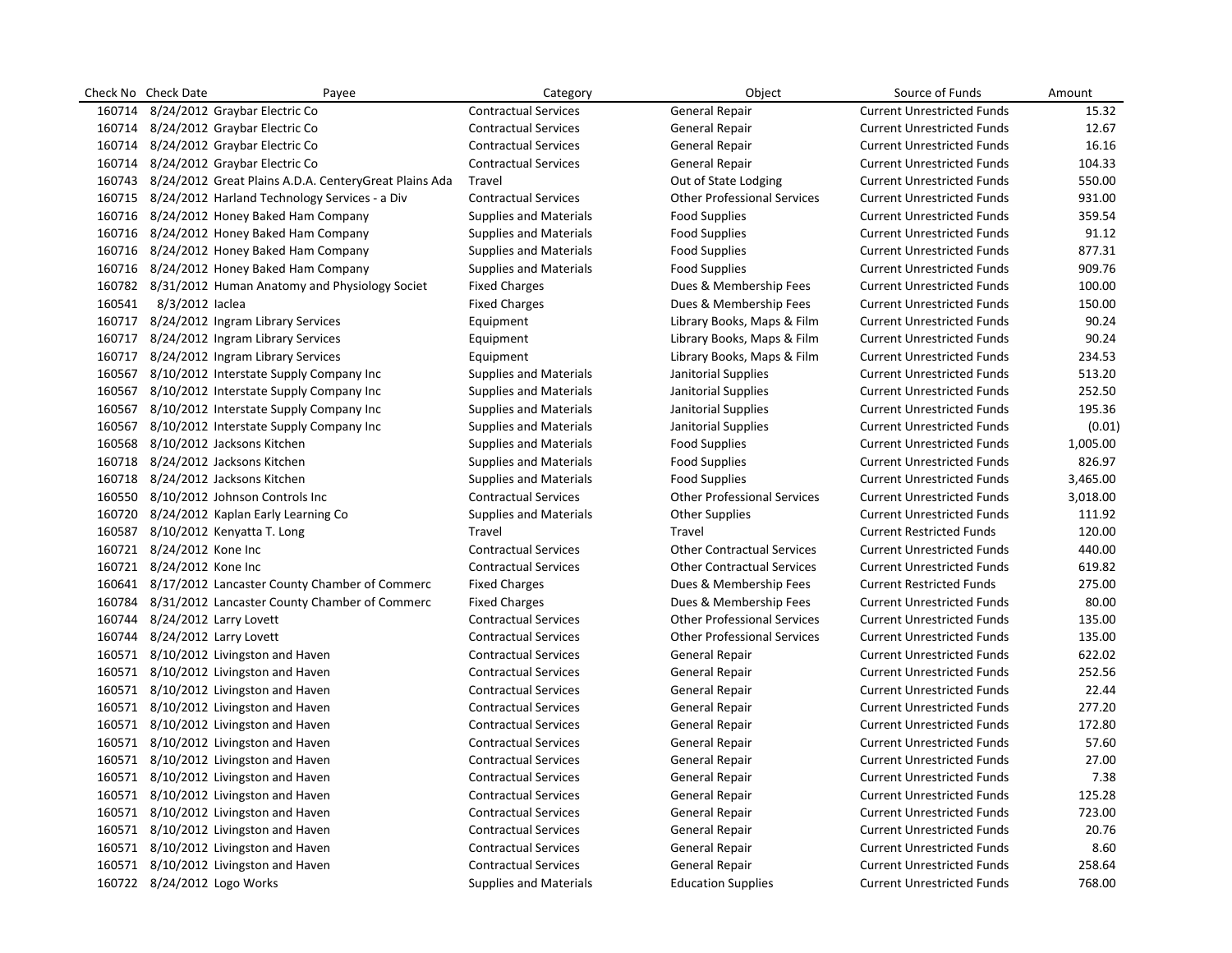|        | Check No Check Date         | Payee                                                | Category                         | Object                             | Source of Funds                   | Amount     |
|--------|-----------------------------|------------------------------------------------------|----------------------------------|------------------------------------|-----------------------------------|------------|
|        | 160722 8/24/2012 Logo Works |                                                      | <b>Supplies and Materials</b>    | <b>Education Supplies</b>          | <b>Current Unrestricted Funds</b> | 45.00      |
|        | 160722 8/24/2012 Logo Works |                                                      | <b>Supplies and Materials</b>    | <b>Education Supplies</b>          | <b>Current Unrestricted Funds</b> |            |
|        |                             | 160723 8/24/2012 Lowes Home Centers                  | <b>Contractual Services</b>      | General Repair                     | <b>Current Unrestricted Funds</b> | 83.49      |
|        |                             | 160724 8/24/2012 Majestic Tours Inc                  | <b>Contractual Services</b>      | <b>Other Professional Services</b> | <b>Current Restricted Funds</b>   | 850.00     |
| 160542 |                             | 8/3/2012 Materials Management Officer                | Travel                           | In State Registration Fee          | <b>Current Unrestricted Funds</b> | 110.00     |
| 160542 |                             | 8/3/2012 Materials Management Officer                | Travel                           | In State Registration Fee          | <b>Current Unrestricted Funds</b> | 110.00     |
| 160588 |                             | 8/10/2012 McMillan Pazdan Smith Architecture         | <b>Contractual Services</b>      | <b>Other Professional Services</b> | <b>Unexpended Plant</b>           | 16,500.00  |
|        |                             | 160588 8/10/2012 McMillan Pazdan Smith Architecture  | Permanent Improvements           | Reimbursables                      | Unexpended Plant                  | 6.25       |
|        |                             | 160694 8/24/2012 Mechanical Systems & Sevices, Inc   | <b>Contractual Services</b>      | <b>General Repair</b>              | <b>Current Unrestricted Funds</b> | 1,500.00   |
|        |                             | 160694 8/24/2012 Mechanical Systems & Sevices, Inc   | <b>Contractual Services</b>      | <b>General Repair</b>              | <b>Current Unrestricted Funds</b> | 3,593.46   |
|        |                             | 160694 8/24/2012 Mechanical Systems & Sevices, Inc   | <b>Contractual Services</b>      | <b>General Repair</b>              | <b>Current Unrestricted Funds</b> | 2,950.00   |
|        |                             | 160572 8/10/2012 Mid-Carolina Ahec, Inc.             | <b>Contractual Services</b>      | <b>Other Professional Services</b> | <b>Current Unrestricted Funds</b> | 12.00      |
|        |                             | 160572 8/10/2012 Mid-Carolina Ahec, Inc.             | <b>Contractual Services</b>      | <b>Other Professional Services</b> | <b>Current Unrestricted Funds</b> | 136.00     |
|        |                             | 160725 8/24/2012 Mid-Carolina Ahec, Inc.             | <b>Contractual Services</b>      | <b>Other Professional Services</b> | <b>Current Unrestricted Funds</b> | 140.00     |
|        |                             | 160726 8/24/2012 Millsaps Plumbing and Pump          | <b>Contractual Services</b>      | <b>Other Professional Services</b> | <b>Current Unrestricted Funds</b> | 75.60      |
|        |                             | 160591 8/10/2012 Nat'l Accred Agency for Clinical La | <b>Fixed Charges</b>             | Dues & Membership Fees             | <b>Current Unrestricted Funds</b> | 1,655.00   |
|        |                             | 160592 8/10/2012 Natl Assoc for the Edu of Young Chi | <b>Fixed Charges</b>             | Dues & Membership Fees             | <b>Current Unrestricted Funds</b> | 55.00      |
|        |                             | 160746 8/24/2012 Natl Assoc for the Edu of Young Chi | <b>Fixed Charges</b>             | Dues & Membership Fees             | <b>Current Unrestricted Funds</b> | 55.00      |
|        |                             | 160746 8/24/2012 Natl Assoc for the Edu of Young Chi | <b>Fixed Charges</b>             | Dues & Membership Fees             | <b>Current Unrestricted Funds</b> | 55.00      |
| 160543 |                             | 8/3/2012 Nat'l Council for Continuing Educat         | <b>Fixed Charges</b>             | Dues & Membership Fees             | <b>Current Unrestricted Funds</b> | 320.00     |
|        |                             | 160593 8/10/2012 Natl Council of Teachers of Mathema | <b>Fixed Charges</b>             | Dues & Membership Fees             | <b>Current Unrestricted Funds</b> | 81.00      |
| 160573 |                             | 8/10/2012 Netsupport Incorporated                    | <b>Supplies and Materials</b>    | <b>Education Supplies</b>          | <b>Current Unrestricted Funds</b> | 286.95     |
| 160549 |                             | 8/8/2012 Office of Insurance Services                | <b>Current Liabilities</b>       | State Opt Life                     | <b>Current Unrestricted Funds</b> | 5,547.36   |
| 160549 |                             | 8/8/2012 Office of Insurance Services                | <b>Current Liabilities</b>       | <b>State Dental Employee</b>       | <b>Current Unrestricted Funds</b> | 5,040.98   |
| 160549 |                             | 8/8/2012 Office of Insurance Services                | <b>Current Liabilities</b>       | State Insurance Employee           | <b>Current Unrestricted Funds</b> | 163,307.08 |
| 160549 |                             | 8/8/2012 Office of Insurance Services                | <b>Current Liabilities</b>       | Dep Life Insurance                 | <b>Current Unrestricted Funds</b> | 121.52     |
| 160549 |                             | 8/8/2012 Office of Insurance Services                | <b>Current Liabilities</b>       | Supp Long Term Disability          | <b>Current Unrestricted Funds</b> | 1,543.44   |
| 160549 |                             | 8/8/2012 Office of Insurance Services                | <b>Current Liabilities</b>       | Dental Plus Employee               | <b>Current Unrestricted Funds</b> | 3,762.06   |
| 160549 |                             | 8/8/2012 Office of Insurance Services                | <b>Current Liabilities</b>       | <b>Tobacco Surcharge</b>           | <b>Current Unrestricted Funds</b> | 1,460.00   |
| 160549 |                             | 8/8/2012 Office of Insurance Services                | <b>Current Liabilities</b>       | <b>State Vison Plan</b>            | <b>Current Unrestricted Funds</b> | 1,388.80   |
|        |                             | 160727 8/24/2012 Palmetto Tire and Service           | <b>Contractual Services</b>      | <b>General Repair</b>              | <b>Current Unrestricted Funds</b> | 222.16     |
| 160574 | 8/10/2012 Panera Llc        |                                                      | <b>Supplies and Materials</b>    | <b>Food Supplies</b>               | <b>Current Unrestricted Funds</b> | 63.00      |
| 160574 | 8/10/2012 Panera Llc        |                                                      | <b>Supplies and Materials</b>    | <b>Food Supplies</b>               | <b>Current Unrestricted Funds</b> | 98.10      |
|        | 160574 8/10/2012 Panera Llc |                                                      | <b>Supplies and Materials</b>    | <b>Food Supplies</b>               | <b>Current Unrestricted Funds</b> | 98.10      |
|        |                             | 160662 8/21/2012 Peoples First Insurance             | <b>Contractual Services</b>      | <b>Other Professional Services</b> | <b>Current Unrestricted Funds</b> | 636.00     |
|        | 160779 8/29/2012 Petty Cash |                                                      | <b>Supplies and Materials</b>    | <b>Education Supplies</b>          | <b>Current Unrestricted Funds</b> | 71.25      |
|        | 160779 8/29/2012 Petty Cash |                                                      | <b>Supplies and Materials</b>    | <b>Education Supplies</b>          | <b>Current Restricted Funds</b>   | 12.84      |
|        | 160779 8/29/2012 Petty Cash |                                                      | <b>Supplies and Materials</b>    | <b>Food Supplies</b>               | <b>Current Unrestricted Funds</b> | 22.05      |
|        | 160779 8/29/2012 Petty Cash |                                                      | <b>Supplies and Materials</b>    | Office Supplies                    | <b>Current Unrestricted Funds</b> | 1.08       |
|        | 160779 8/29/2012 Petty Cash |                                                      | <b>Contractual Services</b>      | <b>General Repair</b>              | <b>Current Unrestricted Funds</b> | 9.82       |
|        | 160779 8/29/2012 Petty Cash |                                                      | <b>Supplies and Materials</b>    | <b>Food Supplies</b>               | <b>Current Unrestricted Funds</b> | 19.99      |
|        | 160779 8/29/2012 Petty Cash |                                                      | Op Revenue - Other Current Unres | Other                              | <b>Current Unrestricted Funds</b> | 20.00      |
|        |                             | 160771 8/28/2012 Quality Cleaning Janitor Services,  | <b>Contractual Services</b>      | <b>Other Professional Services</b> | <b>Current Unrestricted Funds</b> | 500.00     |
|        | 160575 8/10/2012 Quick Fuel |                                                      | <b>Supplies and Materials</b>    | Fuel                               | <b>Current Unrestricted Funds</b> | 1,186.34   |
|        |                             | 160551 8/10/2012 Radco Construction Services Inc     | <b>Contractual Services</b>      | <b>General Repair</b>              | <b>Current Unrestricted Funds</b> | 609.85     |
|        |                             |                                                      |                                  |                                    |                                   |            |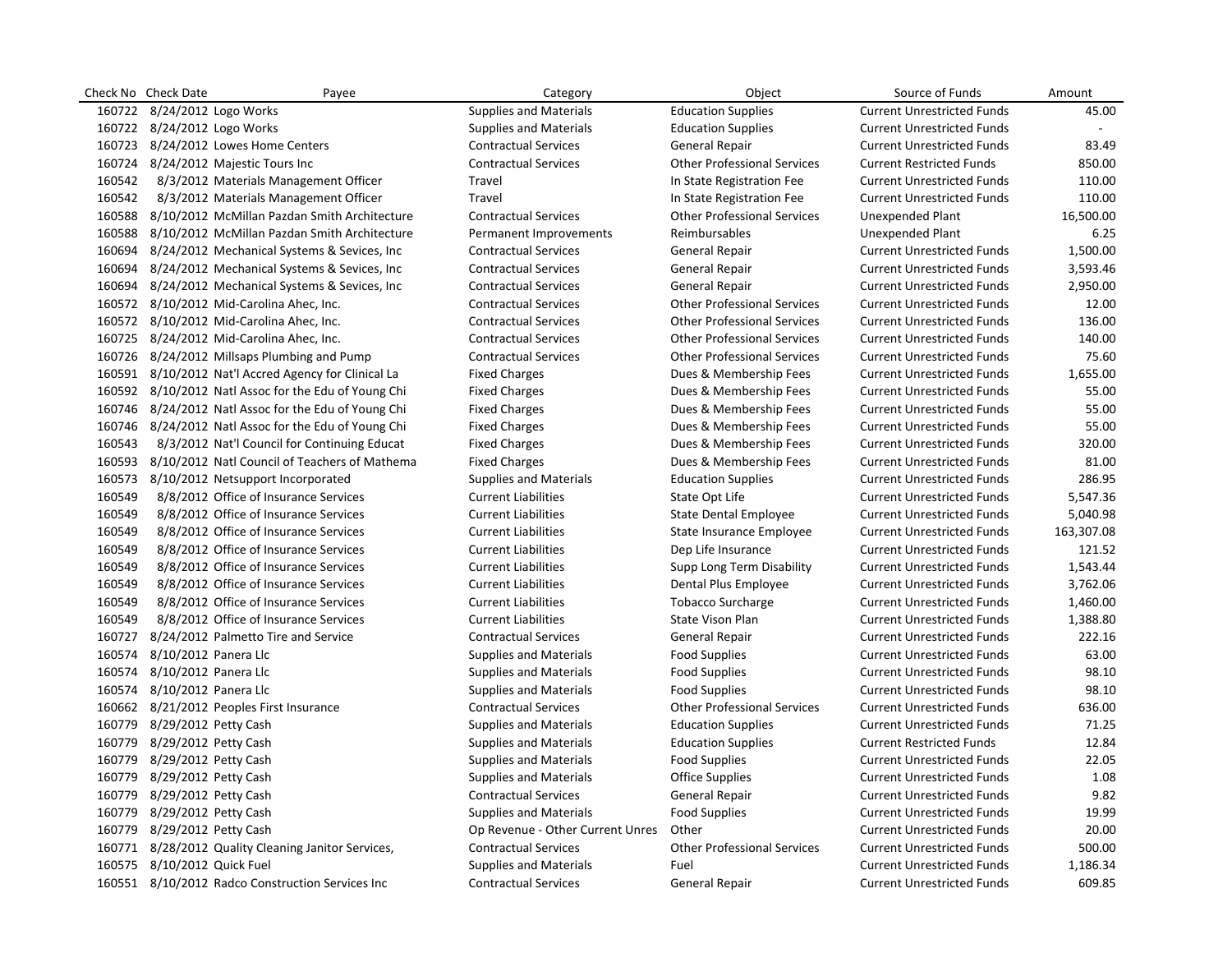|        | Check No Check Date        | Payee                                           | Category                         | Object                               | Source of Funds                   | Amount   |
|--------|----------------------------|-------------------------------------------------|----------------------------------|--------------------------------------|-----------------------------------|----------|
| 160551 |                            | 8/10/2012 Radco Construction Services Inc       | <b>Contractual Services</b>      | <b>General Repair</b>                | <b>Current Unrestricted Funds</b> | 947.46   |
| 160728 |                            | 8/24/2012 Radon Medical Imaging Corp            | <b>Contractual Services</b>      | <b>General Repair</b>                | <b>Current Unrestricted Funds</b> | 4,500.00 |
| 160594 |                            | 8/10/2012 Riverview Medical Clinic              | <b>Supplies and Materials</b>    | <b>Other Supplies</b>                | <b>Current Unrestricted Funds</b> | 559.00   |
| 160594 |                            | 8/10/2012 Riverview Medical Clinic              | <b>Supplies and Materials</b>    | <b>Other Supplies</b>                | <b>Current Unrestricted Funds</b> | 24.00    |
| 160594 |                            | 8/10/2012 Riverview Medical Clinic              | <b>Supplies and Materials</b>    | <b>Other Supplies</b>                | <b>Current Unrestricted Funds</b> | 55.00    |
| 160594 |                            | 8/10/2012 Riverview Medical Clinic              | <b>Supplies and Materials</b>    | <b>Other Supplies</b>                | <b>Current Unrestricted Funds</b> | 12.00    |
| 160594 |                            | 8/10/2012 Riverview Medical Clinic              | <b>Supplies and Materials</b>    | <b>Other Supplies</b>                | <b>Current Unrestricted Funds</b> | 12.00    |
| 160594 |                            | 8/10/2012 Riverview Medical Clinic              | <b>Supplies and Materials</b>    | <b>Other Supplies</b>                | <b>Current Unrestricted Funds</b> | 40.00    |
| 160594 |                            | 8/10/2012 Riverview Medical Clinic              | <b>Supplies and Materials</b>    | <b>Other Supplies</b>                | <b>Current Unrestricted Funds</b> | 24.00    |
| 160544 |                            | 8/3/2012 Rmf Engineering Inc                    | Permanent Improvements           | Fees, Arch, Eng & Other              | Master Plan                       | 6,245.50 |
| 160730 |                            | 8/24/2012 Rock Hill Glass Co                    | <b>Contractual Services</b>      | General Repair                       | <b>Current Unrestricted Funds</b> | 296.11   |
| 160730 |                            | 8/24/2012 Rock Hill Glass Co                    | <b>Contractual Services</b>      | <b>General Repair</b>                | <b>Current Unrestricted Funds</b> | 125.00   |
| 160596 |                            | 8/10/2012 S C Assoc for Developmental Educ      | Travel                           | In State Registration Fee            | <b>Current Unrestricted Funds</b> | 135.00   |
| 160643 |                            | 8/17/2012 S C Assoc for Developmental Educ      | Travel                           | In State Registration Fee            | <b>Current Unrestricted Funds</b> | 135.00   |
| 160690 |                            | 8/23/2012 S C Assoc for Developmental Educ      | Travel                           | In State Registration Fee            | <b>Current Unrestricted Funds</b> | 135.00   |
| 160644 |                            | 8/17/2012 S C Assoc of Veterans Administrator   | <b>Fixed Charges</b>             | Dues & Membership Fees               | <b>Current Unrestricted Funds</b> | 25.00    |
| 160506 |                            | 8/2/2012 S C Board of Counselors                | Travel                           | In State Registration Fee            | <b>Current Unrestricted Funds</b> | 150.00   |
| 160507 |                            | 8/2/2012 S C Campus Law Enforcement Assoc       | <b>Fixed Charges</b>             | Dues & Membership Fees               | <b>Current Unrestricted Funds</b> | 75.00    |
| 160645 |                            | 8/17/2012 S C Chapter Cupa-Hr                   | Travel                           | In State Registration Fee            | <b>Current Unrestricted Funds</b> | 60.00    |
| 160645 |                            | 8/17/2012 S C Chapter Cupa-Hr                   | Travel                           | In State Registration Fee            | <b>Current Unrestricted Funds</b> | 60.00    |
|        |                            | 160691 8/23/2012 S C Patients Compensation Fund | Op Revenue - Other Current Unres | Malpractice Insurance                | <b>Current Unrestricted Funds</b> | 1,460.00 |
| 160747 |                            | 8/24/2012 S C Society of Radiologic Tech Inc    | <b>Fixed Charges</b>             | Dues & Membership Fees               | <b>Current Unrestricted Funds</b> | 30.00    |
| 160663 |                            | 8/21/2012 S C State Board for Tech and Comp E   | <b>Contractual Services</b>      | <b>Education &amp; Training Serv</b> | <b>Current Unrestricted Funds</b> | 763.04   |
|        |                            | 160731 8/24/2012 Saf Technologies               | <b>Contractual Services</b>      | <b>Other Professional Services</b>   | <b>Current Unrestricted Funds</b> | 2,220.00 |
|        |                            | 160731 8/24/2012 Saf Technologies               | <b>Contractual Services</b>      | <b>Other Contractual Services</b>    | <b>Current Unrestricted Funds</b> | 2,495.00 |
| 160576 |                            | 8/10/2012 Sign Techniques                       | <b>Contractual Services</b>      | <b>General Repair</b>                | <b>Current Unrestricted Funds</b> | 160.68   |
| 160577 |                            | 8/10/2012 Smarter Services, Llc                 | <b>Contractual Services</b>      | <b>Other Professional Services</b>   | <b>Current Unrestricted Funds</b> | 2,250.00 |
|        | 160578 8/10/2012 Snipes    |                                                 | <b>Supplies and Materials</b>    | Janitorial Supplies                  | <b>Current Unrestricted Funds</b> | 444.36   |
|        | 160732 8/24/2012 Snipes    |                                                 | <b>Supplies and Materials</b>    | Janitorial Supplies                  | <b>Current Unrestricted Funds</b> | 213.53   |
| 160579 |                            | 8/10/2012 Softdocs Inc                          | <b>Contractual Services</b>      | <b>Other Professional Services</b>   | <b>Current Unrestricted Funds</b> | 2,863.00 |
| 160580 |                            | 8/10/2012 Southeastern Paper Group, Inc.        | <b>Supplies and Materials</b>    | Janitorial Supplies                  | <b>Current Unrestricted Funds</b> | 805.71   |
| 160580 |                            | 8/10/2012 Southeastern Paper Group, Inc.        | <b>Supplies and Materials</b>    | Janitorial Supplies                  | <b>Current Unrestricted Funds</b> | 1,055.75 |
| 160733 |                            | 8/24/2012 Southeastern Paper Group, Inc         | Supplies and Materials           | Janitorial Supplies                  | <b>Current Unrestricted Funds</b> | 1,088.19 |
| 160733 |                            | 8/24/2012 Southeastern Paper Group, Inc         | <b>Supplies and Materials</b>    | Janitorial Supplies                  | <b>Current Unrestricted Funds</b> | 321.43   |
| 160733 |                            | 8/24/2012 Southeastern Paper Group, Inc         | <b>Supplies and Materials</b>    | Janitorial Supplies                  | <b>Current Unrestricted Funds</b> | 68.44    |
| 160733 |                            | 8/24/2012 Southeastern Paper Group, Inc         | <b>Supplies and Materials</b>    | Janitorial Supplies                  | <b>Current Unrestricted Funds</b> | 616.62   |
| 160733 |                            | 8/24/2012 Southeastern Paper Group, Inc.        | <b>Supplies and Materials</b>    | Janitorial Supplies                  | <b>Current Unrestricted Funds</b> | 562.87   |
| 160734 |                            | 8/24/2012 St. Catherine University/D T P        | <b>Supplies and Materials</b>    | <b>Education Supplies</b>            | <b>Current Unrestricted Funds</b> | 969.00   |
|        | 160602 8/13/2012 Staffmark |                                                 | <b>Contractual Services</b>      | <b>Other Contractual Services</b>    | <b>Current Unrestricted Funds</b> | 839.04   |
| 160602 | 8/13/2012 Staffmark        |                                                 | <b>Contractual Services</b>      | <b>Other Contractual Services</b>    | <b>Current Unrestricted Funds</b> | 761.76   |
| 160602 | 8/13/2012 Staffmark        |                                                 | <b>Contractual Services</b>      | <b>Other Contractual Services</b>    | <b>Current Unrestricted Funds</b> | 839.04   |
|        | 160602 8/13/2012 Staffmark |                                                 | <b>Contractual Services</b>      | <b>Other Contractual Services</b>    | <b>Current Unrestricted Funds</b> | 839.04   |
|        | 160602 8/13/2012 Staffmark |                                                 | <b>Contractual Services</b>      | <b>Other Contractual Services</b>    | <b>Current Unrestricted Funds</b> | 1,143.13 |
|        | 160735 8/24/2012 Staffmark |                                                 | <b>Contractual Services</b>      | <b>Other Contractual Services</b>    | <b>Current Unrestricted Funds</b> | 1,324.30 |
|        | 160735 8/24/2012 Staffmark |                                                 | <b>Contractual Services</b>      | <b>Other Contractual Services</b>    | <b>Current Unrestricted Funds</b> | 1,349.84 |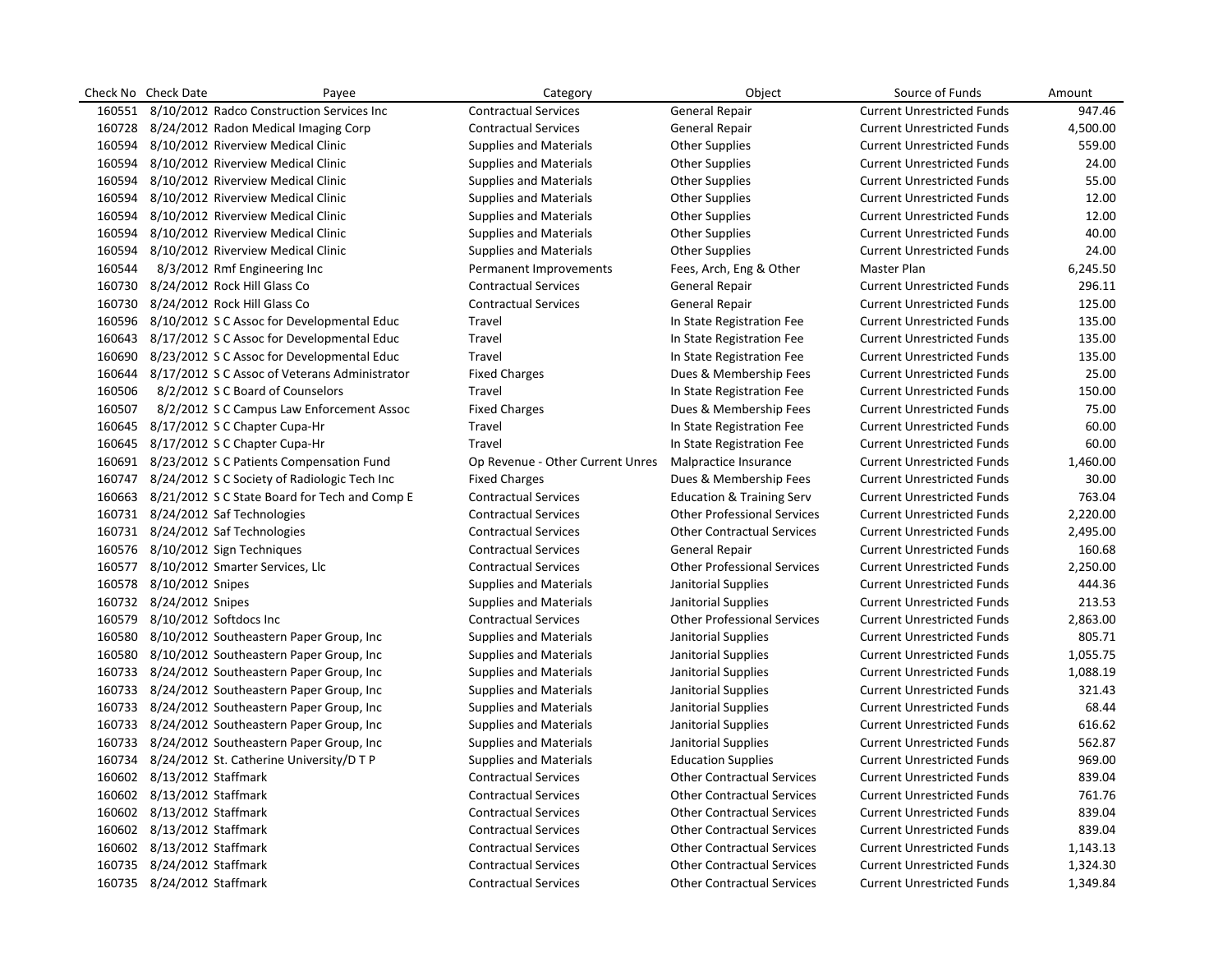|          | Check No Check Date        | Payee                                                | Category                      | Object                             | Source of Funds                   | Amount   |
|----------|----------------------------|------------------------------------------------------|-------------------------------|------------------------------------|-----------------------------------|----------|
| 160735   | 8/24/2012 Staffmark        |                                                      | <b>Contractual Services</b>   | <b>Other Contractual Services</b>  | <b>Current Unrestricted Funds</b> | 280.94   |
|          | 160735 8/24/2012 Staffmark |                                                      | <b>Contractual Services</b>   | <b>Other Contractual Services</b>  | <b>Current Unrestricted Funds</b> | 306.48   |
|          |                            | 160748 8/24/2012 Star Bright Janitorial Services     | <b>Contractual Services</b>   | <b>Other Professional Services</b> | <b>Current Unrestricted Funds</b> | 300.00   |
|          |                            | 160736 8/24/2012 Stephens Office Systems             | <b>Supplies and Materials</b> | <b>Other Supplies</b>              | <b>Current Unrestricted Funds</b> | 112.00   |
|          |                            | 160736 8/24/2012 Stephens Office Systems             | <b>Supplies and Materials</b> | <b>Other Supplies</b>              | <b>Current Unrestricted Funds</b> | 70.00    |
|          |                            | 160736 8/24/2012 Stephens Office Systems             | <b>Supplies and Materials</b> | <b>Other Supplies</b>              | <b>Current Unrestricted Funds</b> | 715.00   |
|          |                            | 160785 8/31/2012 Stericycle Inc                      | <b>Contractual Services</b>   | <b>Other Professional Services</b> | <b>Current Unrestricted Funds</b> | 553.39   |
|          |                            | 160785 8/31/2012 Stericycle Inc                      | <b>Contractual Services</b>   | <b>Other Professional Services</b> | <b>Current Unrestricted Funds</b> | 322.81   |
|          |                            | 160785 8/31/2012 Stericycle Inc                      | <b>Contractual Services</b>   | <b>Other Professional Services</b> | <b>Current Unrestricted Funds</b> | 46.12    |
|          |                            | 160646 8/17/2012 Surveillance, Resources, and Invest | <b>Contractual Services</b>   | <b>Other Professional Services</b> | <b>Current Unrestricted Funds</b> | 218.00   |
|          |                            | 160737 8/24/2012 Symplicity Corporation              | <b>Contractual Services</b>   | <b>Other Contractual Services</b>  | <b>Current Unrestricted Funds</b> | 2,000.00 |
|          |                            | 160597 8/10/2012 Sysco Food Services of Charlotte Ll | <b>Supplies and Materials</b> | <b>Food Supplies</b>               | <b>Current Unrestricted Funds</b> | 77.65    |
|          |                            | 160597 8/10/2012 Sysco Food Services of Charlotte LI | <b>Supplies and Materials</b> | <b>Food Supplies</b>               | <b>Current Unrestricted Funds</b> | 1,213.01 |
|          |                            | 160597 8/10/2012 Sysco Food Services of Charlotte LI | <b>Supplies and Materials</b> | <b>Food Supplies</b>               | <b>Current Unrestricted Funds</b> | 1,384.05 |
|          |                            | 160597 8/10/2012 Sysco Food Services of Charlotte LI | <b>Supplies and Materials</b> | <b>Food Supplies</b>               | <b>Current Unrestricted Funds</b> | 966.13   |
|          |                            | 160563 8/10/2012 The Gale Group                      | Equipment                     | Library Books, Maps & Film         | <b>Current Unrestricted Funds</b> | 430.92   |
|          |                            | 160776 8/29/2012 Thomas McDaniel                     | <b>Contractual Services</b>   | <b>Other Professional Services</b> | <b>Current Unrestricted Funds</b> | 150.00   |
|          |                            | 160738 8/24/2012 Trane Systems Sales and Service     | <b>Contractual Services</b>   | <b>General Repair</b>              | <b>Current Unrestricted Funds</b> | 2,026.15 |
|          |                            | 160581 8/10/2012 U Save Auto Rental                  | Travel                        | Travel                             | <b>Current Unrestricted Funds</b> | 59.30    |
|          |                            | 160581 8/10/2012 U Save Auto Rental                  | Travel                        | Travel                             | <b>Current Unrestricted Funds</b> | 71.10    |
|          |                            | 160581 8/10/2012 U Save Auto Rental                  | Travel                        | Travel                             | <b>Current Unrestricted Funds</b> | 58.95    |
|          |                            | 160739 8/24/2012 U Save Auto Rental                  | Travel                        | Travel                             | <b>Current Unrestricted Funds</b> | 207.42   |
|          |                            | 160739 8/24/2012 U Save Auto Rental                  | Travel                        | Travel                             | <b>Current Unrestricted Funds</b> | 55.14    |
|          |                            | 160739 8/24/2012 U Save Auto Rental                  | Travel                        | Travel                             | <b>Current Unrestricted Funds</b> | 61.24    |
|          |                            | 160582 8/10/2012 Uni Guard Security Agency Inc       | <b>Contractual Services</b>   | <b>Other Professional Services</b> | <b>Current Unrestricted Funds</b> | 931.00   |
|          |                            | 160758 8/27/2012 Unifirst Corporation                | <b>Contractual Services</b>   | <b>Other Professional Services</b> | <b>Current Unrestricted Funds</b> | 238.16   |
| 160545   |                            | 8/3/2012 Visit Charlotte                             | <b>Fixed Charges</b>          | Dues & Membership Fees             | <b>Current Unrestricted Funds</b> | 600.00   |
|          |                            | 160775 8/29/2012 Walter C. Landsdown                 | <b>Contractual Services</b>   | <b>Other Professional Services</b> | <b>Current Unrestricted Funds</b> | 600.00   |
|          |                            | 160685 8/23/2012 Waste Management of the Carolinas   | <b>Contractual Services</b>   | <b>Utilities</b>                   | <b>Current Unrestricted Funds</b> | 160.32   |
|          |                            | 160685 8/23/2012 Waste Management of the Carolinas   | <b>Contractual Services</b>   | <b>Utilities</b>                   | <b>Current Unrestricted Funds</b> | 160.58   |
|          |                            | 160601 8/10/2012 Winthrop University                 | <b>Fixed Charges</b>          | Dues & Membership Fees             | <b>Current Restricted Funds</b>   | 60.00    |
| 160599   |                            | 8/10/2012 Wrbk Oldies 90.3 Fm                        | <b>Contractual Services</b>   | Advertising                        | <b>Current Unrestricted Funds</b> | 165.00   |
|          |                            | 160760 8/27/2012 York Co Regional Chamber of Commerc | <b>Fixed Charges</b>          | Dues & Membership Fees             | <b>Current Unrestricted Funds</b> | 5,000.00 |
| 160508   |                            | 8/2/2012 York Technical College Foundation           | <b>Fixed Charges</b>          | <b>Rent Non State</b>              | <b>Current Unrestricted Funds</b> | 1,666.66 |
| 160508   |                            | 8/2/2012 York Technical College Foundation           | <b>Fixed Charges</b>          | <b>Rent Non State</b>              | <b>Current Unrestricted Funds</b> | 1,666.66 |
| 160508   |                            | 8/2/2012 York Technical College Foundation           | <b>Fixed Charges</b>          | Rent Non State                     | <b>Current Unrestricted Funds</b> | 3,082.37 |
| 160508   |                            | 8/2/2012 York Technical College Foundation           | <b>Fixed Charges</b>          | Rent Non State                     | <b>Current Unrestricted Funds</b> | 1,607.53 |
| 160570   |                            | 8/10/2012 YTC Employee                               | <b>Contractual Services</b>   | <b>General Repair</b>              | <b>Current Unrestricted Funds</b> | 201.82   |
| 160659   |                            | 8/21/2012 YTC Employee                               | Travel                        | Out of State Priv Auto             | <b>Current Unrestricted Funds</b> | 38.63    |
|          |                            | 160659 8/21/2012 YTC Employee                        | Travel                        | Out of State Meals                 | <b>Current Unrestricted Funds</b> | 7.00     |
|          |                            | 160719 8/24/2012 YTC Employee                        | <b>Supplies and Materials</b> | <b>Maintenance Supplies</b>        | <b>Current Unrestricted Funds</b> | 1,078.00 |
|          |                            | 160719 8/24/2012 YTC Employee                        | <b>Contractual Services</b>   | <b>General Repair</b>              | <b>Current Unrestricted Funds</b> | 53.89    |
|          |                            | 160719 8/24/2012 YTC Employee                        | <b>Contractual Services</b>   | <b>General Repair</b>              | <b>Current Unrestricted Funds</b> | 45.99    |
| E0003491 |                            | 8/2/2012 YTC Employee                                | Travel                        | Out of State Other Trans           | <b>Current Unrestricted Funds</b> | 90.00    |
| E0003491 |                            | 8/2/2012 YTC Employee                                | Travel                        | Out of State Misc Travel           | <b>Current Unrestricted Funds</b> | 14.40    |